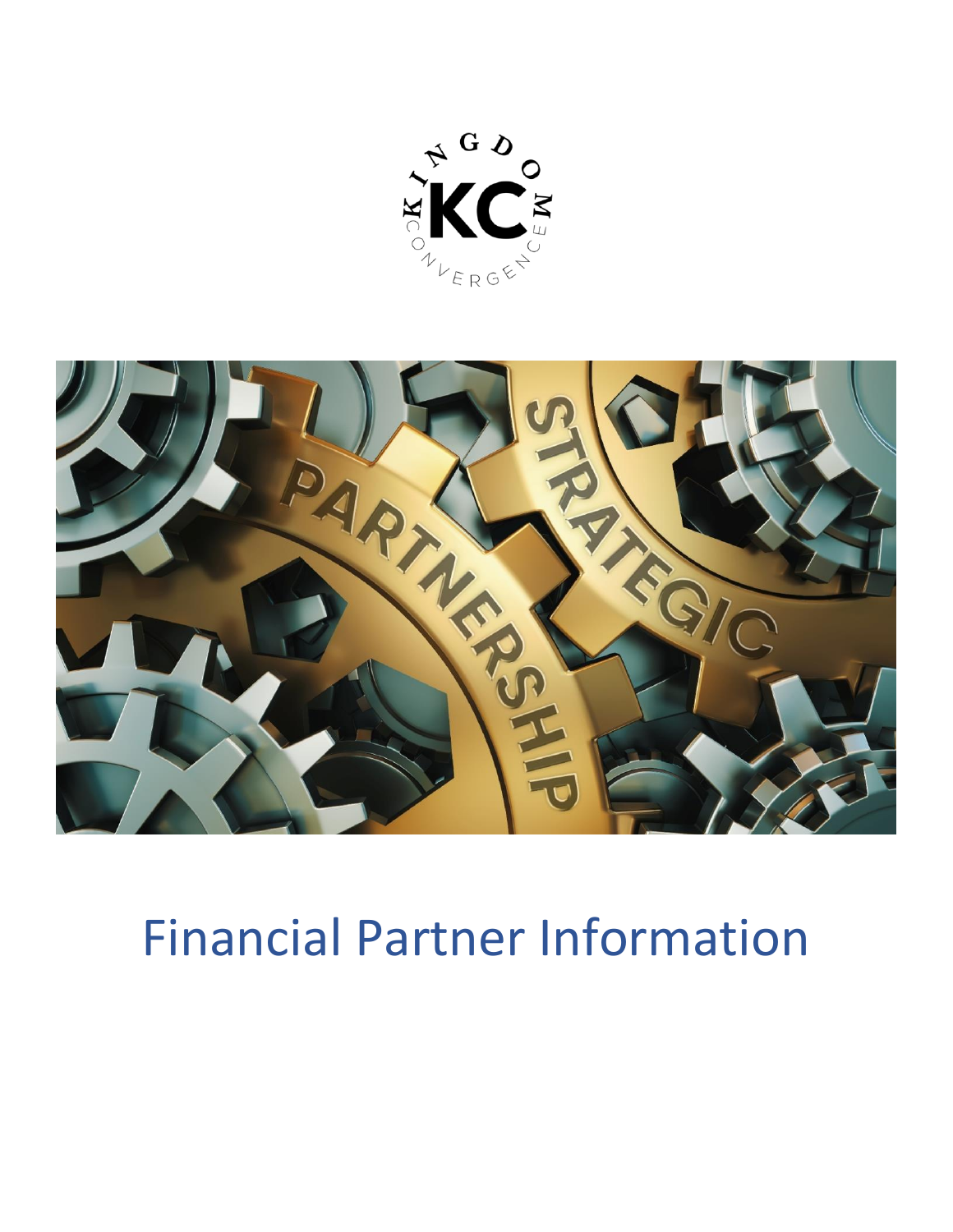

Dear friend,

Thank you for taking the time to review our Partner packet. Kingdom Convergence is a ministry birthed from love for Jesus, the Body of Christ, and the mission of His Kingdom to the world. We have been humbled and appreciative for the opportunity to serve Jesus and you. Since our first Convergence East conference in 2018, we have seen hundreds healed in their body, soul, and spirit through the ministry events we've hosted. From October 2020 to October 2021, we saw 80+ people physically healed from cancer, eyes and ears being opened, legs growing out, and more. We've seen people set free from chronic physical and emotional pain. Since March of 2021, we have seen over 100 saved through those we have equipped, and that only includes the testimonies returned to us. In fact, during two of our weekend encounters, Brian Blount's Power Evangelism Training, and Scott McNamara's Jesus at the Door Training, we saw 75+ people give their lives to Jesus. This doesn't include our Convergence School of Ministry students who have touched lives through the Made for the Miraculous trimester studies.

You will find an attached page that shares the three parts of our commissioning to the East coast, particularly the New York Metro region, which may be the most critically and spiritually strategic location in America, if not the world. You will also find on that page a list of all we have built and plan to build to serve in the region, as well as our organizational structure. In 2022, we are excited to be launching The School for the Prophetic, which is focused on raising up mature prophetic individuals with character, a solid Biblical foundation, and mature love. We also hope to launch The School for Disciple Makers. This will consist of training in Biblical theology, and practical training for those who will be responsible to disciple others. We believe there is a move of God on the horizon, our desire is to equip men and woman with foundations in solid scriptural study, in worship, intimacy and emotional wholeness, and trained in Biblical mentorship, before that move. You can only reproduce what you carry.

As you look over the information and see all we are endeavoring to develop, you will be able to grasp the great need we have. To show our great appreciation for your support, we would like to say thank you by giving a gift in return, you will find this page attached, as well. Just a way to show our great appreciation for your partnership with the mission we have been entrusted with. If you have any questions, please reach out to me. It would be my honor to connect with you, answer any questions you may have, perhaps even grab a cup of coffee.

In His love and service, **Phill Urena** *Founder and Director Kingdom Convergence Ministries*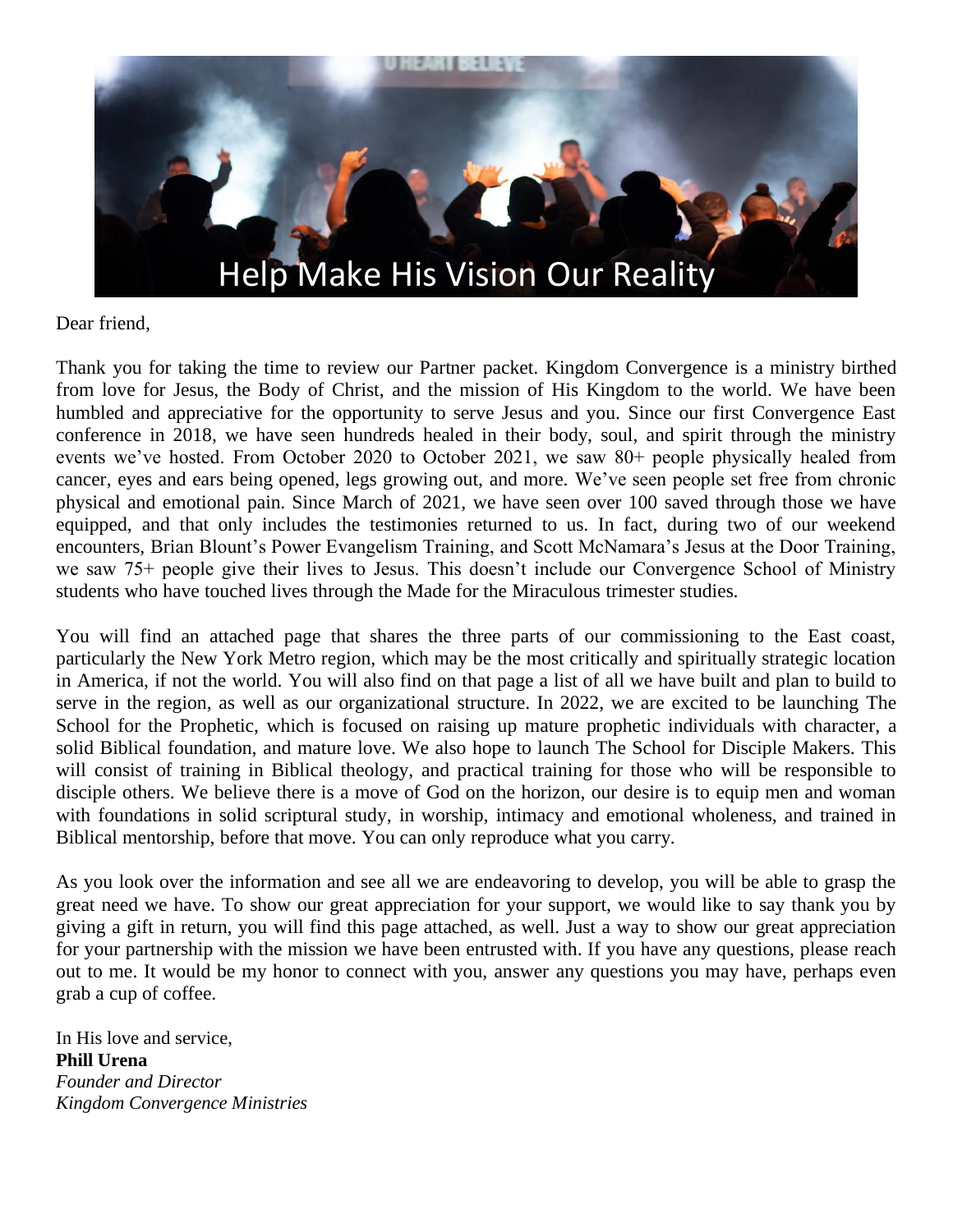#### Kingdom **Convergence** at a Glance

#### **Kingdom Convergence was birthed to accomplish three goals:**

**First**, to equip individuals and churches in empowered Kingdom ministry. To help His Church be more effective in all we do to advance God's Kingdom, sharing the Gospel in Word, and works, for His glory alone.

**Second**, to build bridging relationships between leaders and individuals from different churches and streams, for the purpose of growing familial bonds of love, partnership, and friendship for His Glory. We are His family!

**Third**, equip effective disciple-makers, and micro-church planters. We train, resource, mentor, coach, and support those called to this expression of covenant community. The purpose of which is to fill the region with communities that look and love like healthy Godly families reaching the 62% that will not go to church.



#### Kingdom Convergence and Convergence Discipleship Institite

#### **Existing Ministries**

Convergence School of Ministry Kingdom Leadership Initiative Coaching & Mentoring Leaders **Weekend Encounters Inspired Creatives** School for the Prophetic **Online Courses Equipping Events** 

Micro-Church Planting (Home churches, missional communities, hybrid churches, etc.)

### Convergence East **Regional Conference**

#### **Future Ministries**

**Disciple Makers Training** Healing, Inner Healing, & Deliverance Training School of Worship **Regional Worship Community Evangelism Training Regional Prayer Events** Regional Healing Ministry/Healing Rooms Regional Cohorts/Kingdom Partnerships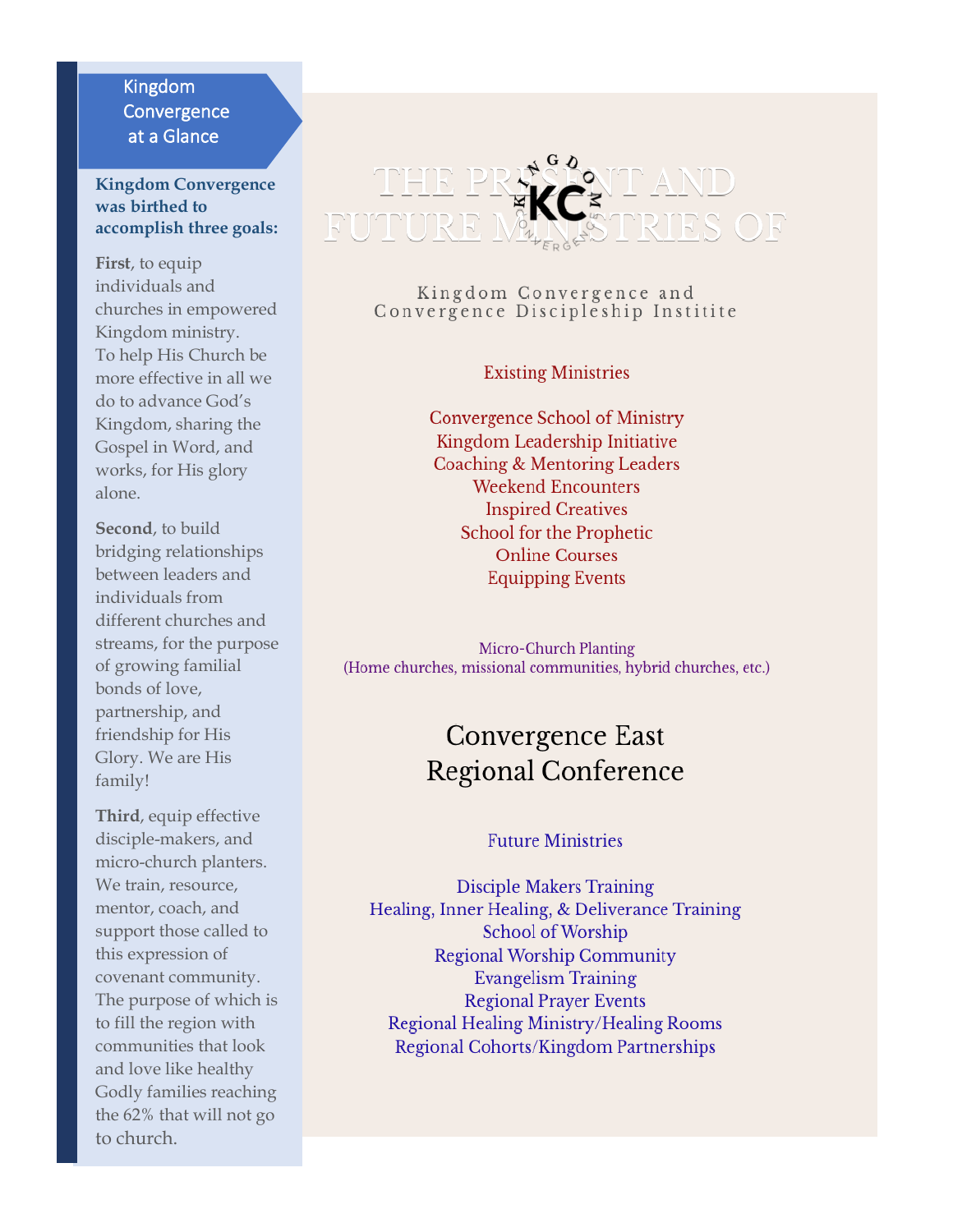Thank You Gifts - For Your Kind Generosity

#### **Gift Package One**

## \$75/Month

- **FREE** Weekend Encounter passes for 2 (in-person *and* online)
	- 10% off online videos

#### **Gift Package Two**

\$150/Month

#### **Everything included in Gift Package One**

#### **+**

- Unlimited 25% discount on Weekend Encounters for family and/or friends (in-person *and* online)
	- 25% off video content
		- 25% off all books

#### **Gift Package Three**

### \$300/Month

#### **Everything included in Gift Package Two**

### **+**

- Unlimited 50% off Weekend Encounters for family and/or friends (in-person *and* online)
	- 50% off video content
		- 50% off all books
	- Meal w/ the speakers
	- 25% off of CSM Tuition for 2 people

#### **Gift Package Four**

### \$500/Month

### **Everything in Gift Package Three +**

- 50% discount on CSM & KLI tuitions for 2 family members (in-person *and* online)
	- 2 **FREE** tickets to Convergence East conference
		- **FREE** lunch with speakers
	- 12 **FREE** items from our store (**\*\***1 per month for 12 months)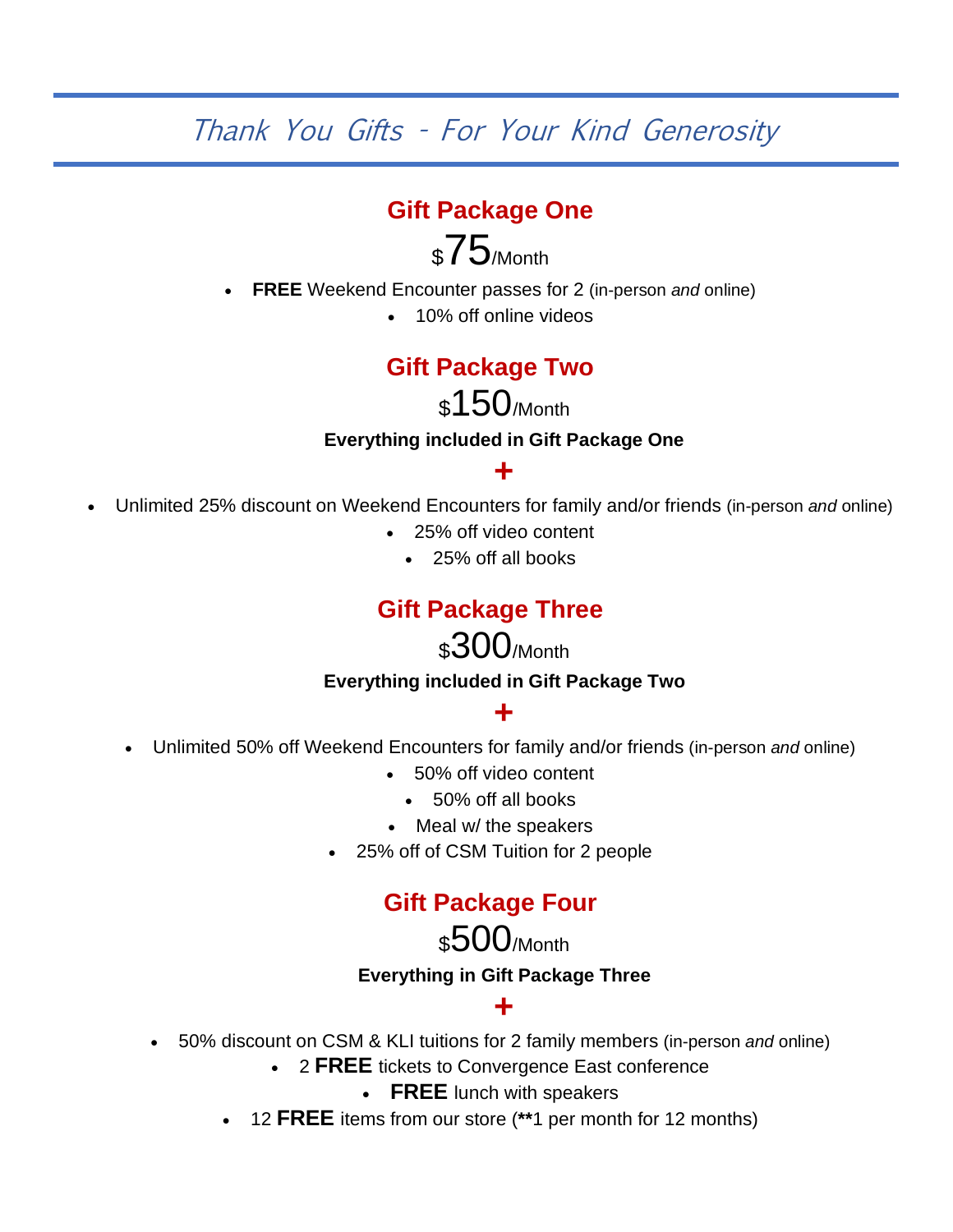(Continued on next page)

## **Gift Package Five**

### **\$**750/Month **Everything in Gift Package Four**

#### **+**

- Convergence School of Ministry **FREE** tuition for 2 family members
	- Kingdom Leadership Initiative **FREE** tuition
- **4 FREE** tickets to our semi-annual Convergence East conference
	- **FREE** lunch with event speakers
	- 24 **FREE** Items from our store (2 per month)
		- Unlimited **FREE** Weekend Encounters

\*\*\* To qualify, Financial Partners must be set up for monthly giving *or* make a one-time gift equal to the total annual gift of one of our "Thank You Gift Packages" (*EXAMPLE:* for Thank You Gift #2, a monthly donation of \$150, multiply your monthly donation of \$150 by 12 months (12 x \$150) for a total one-time gift of \$1,800.

*Why do we prefer monthly giving over one-time donations? To put it simply, monthly support helps us budget wisely and strategically plan for the future.*

To make your tax-deductible donation, go to [www.kingdomconvergence.com](http://www.kingdomconvergence.com/) and click "**DONATE"** in the top right corner and fill in your information. It really is that simple.

*Thank you for supporting His mission through Kingdom Convergence; bringing His family together worshipping as one, equipping His people for revival, and expanding His Kingdom in our region. We pray you are richly blessed for your kindness and generosity!*

We look forward to celebrating all He is doing and is about to do together with you at next year's *Partners Celebration Dinner!*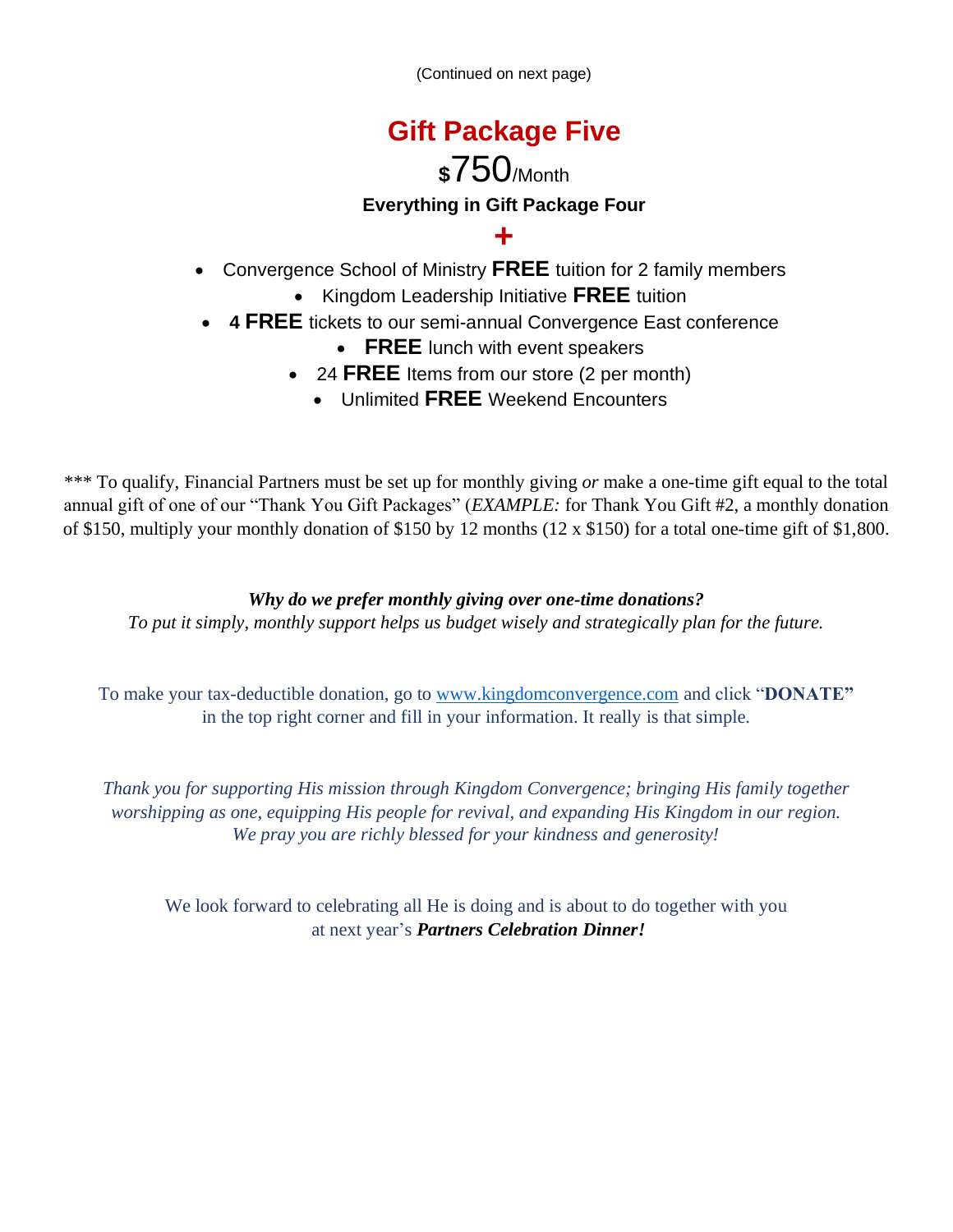## Kingdom Convergence Statement of Faith

### We believe…

There is only One true God, Father, Son and Holy Spirit. One being in three persons. He is the Eternal Father, Creator of all, King of all, Redeemer, and Lord of All. He is perfect in Holiness, goodness, justice, mercy, righteousness, truth, and love.

The Bible is the only inspired, infallible and authoritative Word of God. We believe it to be perfect in truth and fully capable of revealing all God desires to be known of Himself, His purposes and will.

Humankind was created in the image of God to know and enjoy Him yet we willfully rejected the Lordship and glory of God for which we were intended. Because of this, sickness, death, and judgment entered the world and now creation experiences the effects and consequences of sin.

The Lord Jesus Christ, the one and only Son of God, was conceived of the Holy Spirit, born of the virgin, Mary, and is God's Anointed One, empowered by the Holy Spirit to inaugurate God's kingdom on earth. He was crucified for our sins, died, was buried, resurrected, and ascended into heaven, and is now alive today in the presence of God the Father and in His people. He is "fully God" and "fully man."

We are saved by God's grace, through faith in the person and work of Jesus Christ. Anyone can be restored to fellowship with God through repenting, believing, and receiving Jesus as their Savior and Lord. The Holy Spirit, convicts, regenerates, justifies, and adopts us as we enter the kingdom of God as His sons and daughters.

In the sanctifying power of the Holy Spirit, by whose indwelling the Christian is enabled to live holy and minister supernaturally. The baptism of the Holy Spirit according to Acts 1:4-8 and 2:4 is poured out on believers that they might have power to be witnesses.

The victorious redemptive work of Christ on the cross provides freedom from the power of the enemy – sin, lies, sickness and torment.

The Church, the *ekklesia,* those called out of the world to serve and govern under Christ Lordship*,* consists of all who have placed their wholehearted faith in Jesus Christ. He gave His baptism and communion. The ministry of all believers is to carry on the ministry of Jesus Christ, advance His kingdom by undoing the works of the enemy, preaching, and living the good news of God's love, discipling the nations, making the Father and Son known – baptizing and teaching all to love and obey God.

In Christs return to call His Bride to Himself. In the ever-increasing government of God and in the Blessed Hope, which is the glorious visible return of our Lord Jesus Christ for His bride – His church. Heaven and hell are real places. There will be a resurrection of the saved and the lost, the one to everlasting life and the other to everlasting death.

The Kingdom is a present reality, though not realized in it's fullness. It is the responsibility of the church to make this Kingdom reality known through the proclamation of the Word and demonstrations of the Spirit's power with signs and wonders as Jesus, the Apostles and church history have confirmed.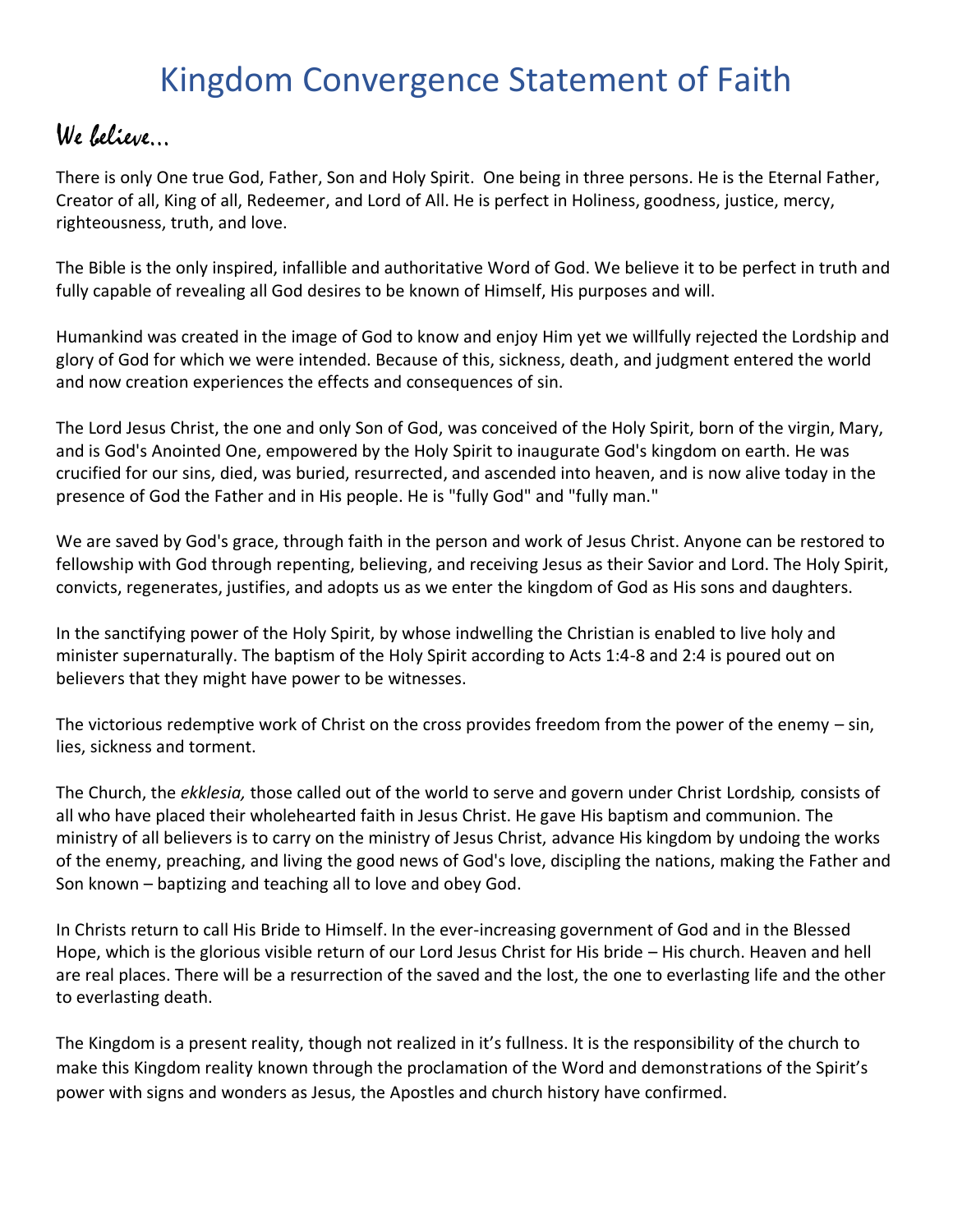## Kingdom Convergence Core Values

### ♦ WORSHIP ALWAYS, IN ALL WAYS

Our highest priority is to worship the Father, Son, and Holy Spirit with all our heart, mind, and strength in and through all we do.

## ♦ LOVE IS OUR INHERITANCE

Everyone is to be authentically loved and honored, regardless of their gifts, ethnicity, age, or socioeconomic position. We will love and honor all His children as family.

## ♦ CULTURE OF HONOR

As we pursue authentic love and honor in community, we are intentional to call out and unwrap the hidden treasures of God in every person. We are committed to a culture of honor. Therefore, for His glory, we allow our ceiling to be others' floor. "Honor is what love looks like in community*" Phill Urena*

## ♦ EVERYONE GETS TO PLAY

Everyone is created with a purpose; good works prepared for them to accomplish. Therefore, "Everyone gets to play."

## ♦ WE ARE A SAFE PLACE

We are dedicated to protecting the sanctity of loving covenant relationship. Therefore, we will be a safe place for people to be relationally vulnerable while growing in mature love, risk in discovering God, their identity in Him, gifts, and calling, without fear of rejection or judgment.

## ♦ GRACE AND ACCOUNTABILITY

We live through extravagant grace lavished upon us, so we extend extravagant grace for others, while exercising loving accountability and brave communication.

### ♦ FAMILY